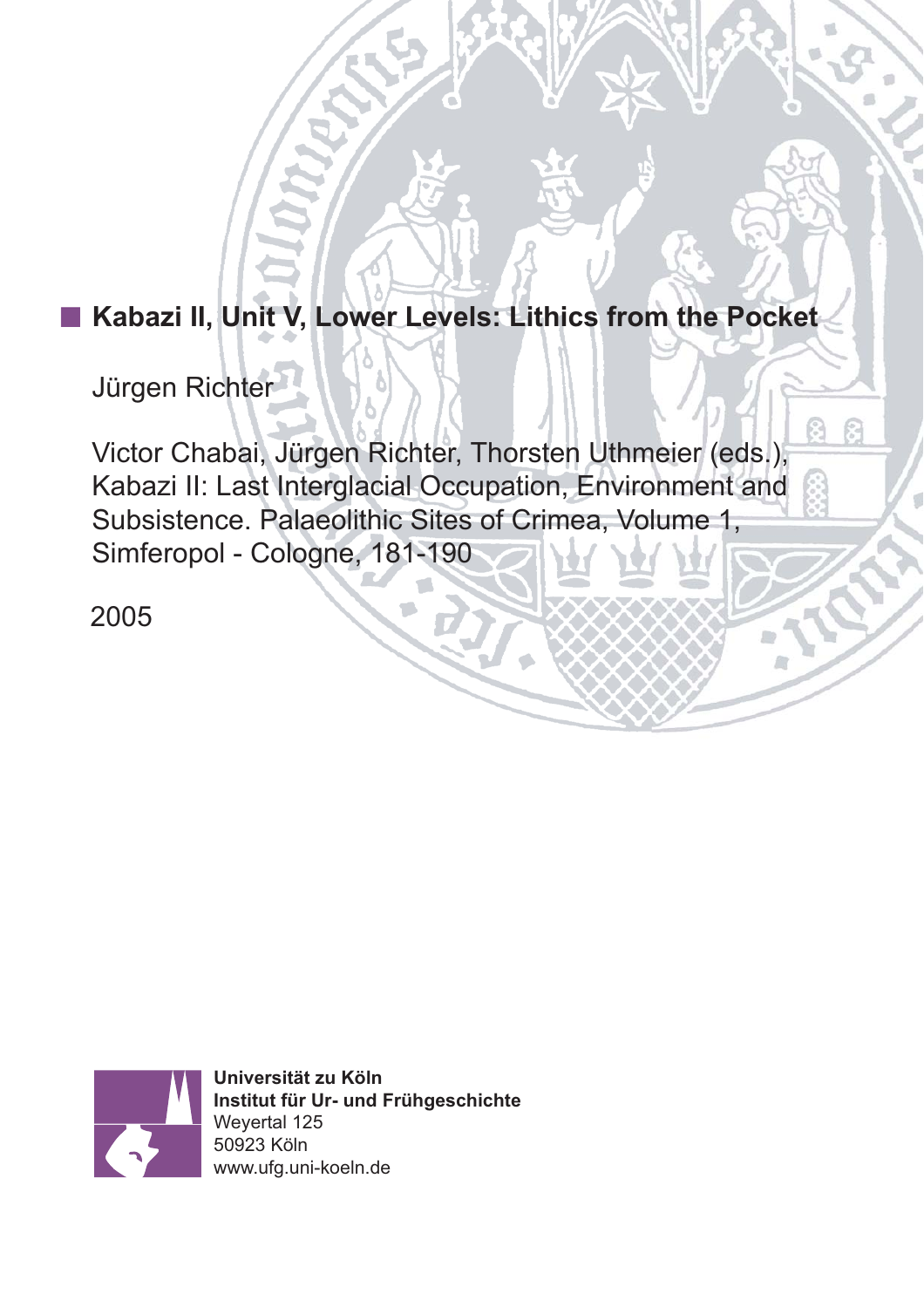# Chapter 10

# Kabazi II, Unit V, Lower Levels: Lithics from the Pocket

# *Jürgen Richter*

# Level V/4: MIXED EQUILIBRIUM AND PRIMARY BUTCHERING

The small assemblage contains only 40 artefacts,<br>27 of which can be attributed to 5 raw material units (plus an unclassified unit RMU 6; - note: unit RMU 3 has been omitted). Most of the artefacts were recovered from the north-western part of the excavated area (Fig. 10-1). Compared with small assemblage size, three of the workpieces were quite large (Fig. 10-2). Raw material procurement would appear to have been quite random (Fig. 10-3; 10-4).

# Raw material unit imported and discarded as a single object (1)

Only one fragment of a large flake with some retouch on the lower face was introduced as a single object and then discarded (Fig. 10-5, RMU 7).

#### Workpiece used as a single object, but modified on-site (1)

A large bifacial tool or a partially decorticated preform was brought in to be broken into three parts. One fragment was discarded, the other two fragments were transformed into bifacial tools, one leaf-shaped scraper and one bifacial knife. Both were used, repeatedly retouched and discarded (Fig. 10-5, RMU 1). Thus, RMU 1 was completely consumed on site, and within a very small area of less than one square metre (Fig. 10-1, squares  $\Lambda$ 6- $\Lambda$ 7 and K6-K7).

#### Workpieces imported as raw nodules (1)

One raw material unit (Fig. 10-5, RMU 2) displays a complete transformational sequence. A thick slab was imported and formatted by breakage. Whilst one of the chunks was discarded, the other was used to produce a preform, as is indicated by some cortical flakes. The preform received some surface shaping (as a bifacial tool) and some retouch to its edges, probably during on-site use. The bifacial tool was exported from the site.

#### Workpieces imported as cores (2)

A preform (or a large bifacial tool?) was introduced and received some surface shaping, probably because some flakes were needed for cutting (Fig. 10-5, RMU 5). The flakes were used and discarded. As the basal parts of these flakes show no traces of any edge retouch, it is more likely that they were taken from an (unretouched) bifacial preform rather than from a finished bifacial tool. The preform was exported from the site.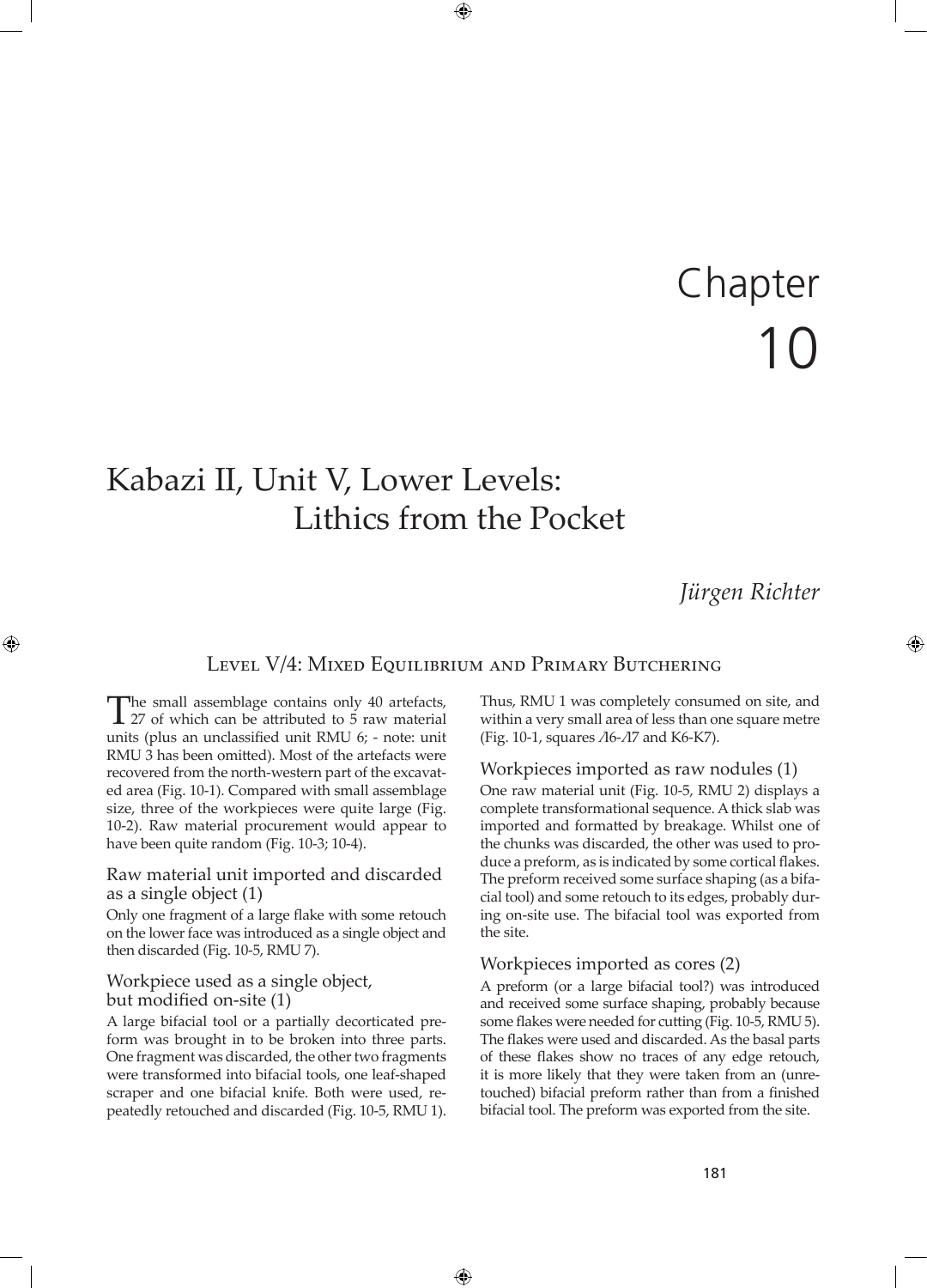

**Fig. 10-1** Kabazi II, level V/4: artefact distribution (pieces > 2cm).

A core was brought into the site (Fig. 10-5, RMU 4). Some chips indicate preparation of a striking platform. A preferential flake was taken from the core, used for cutting (?) and discarded. Afterwards, the exploitation surface was rejuvenated by an *éclat debordant* which was discarded. The core was then exported. Both examples of this class show "migrating cores". In the first case, the bifacial preform is regarded as being equivalent of a core.

#### Conclusion: equilibrium of functions

The level V/4 assemblage indicates one (or more?) short stay(s), probably for primary butchering, within a circulating land-use pattern consisting of very similar, short stays. Raw material units focused on consumption (RMU 1, RMU 7, RMU 2), on exportation (RMU 4, RMU 5) and on production (RMU 2) display an equilibrium of functions which neither decreased nor enlarged the lithic budget of the small human group.



**Fig. 10-2** Kabazi II, level V/4: number of artefacts per workpiece.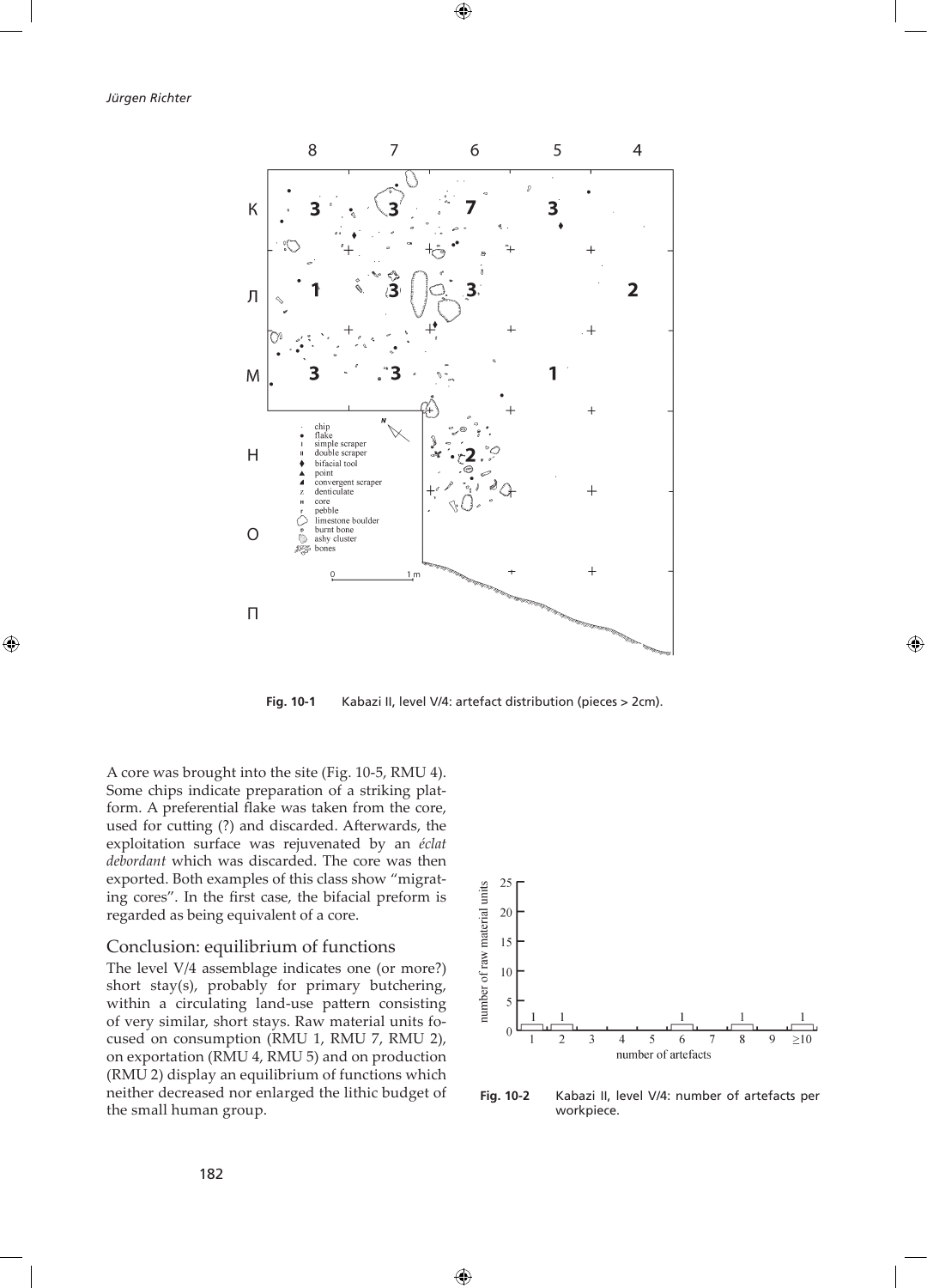$\overline{3}$ 

residual

pebble

not

recognizable

25

20

15

10

5

 $\overline{0}$ 

primary



**Fig. 10-3** Kabazi II, level V/4: shapes of nodules. **Fig. 10-4** Kabazi II, level V/4: nature of raw materials.

primary or

residual



**Fig. 10-5** Kabazi II, level V/4: transformation sections of workpieces. Bw = blank without debitage or modification; TM = formal tool with debris of modification; Cw = core without debitage; Cb = blank production from a core; Nb = blank production from a raw nodule;  $/f$  = bifacial production or surface shaping (steps of the formal *chaîne opératoire* after Geneste 1985; 1988; 1990).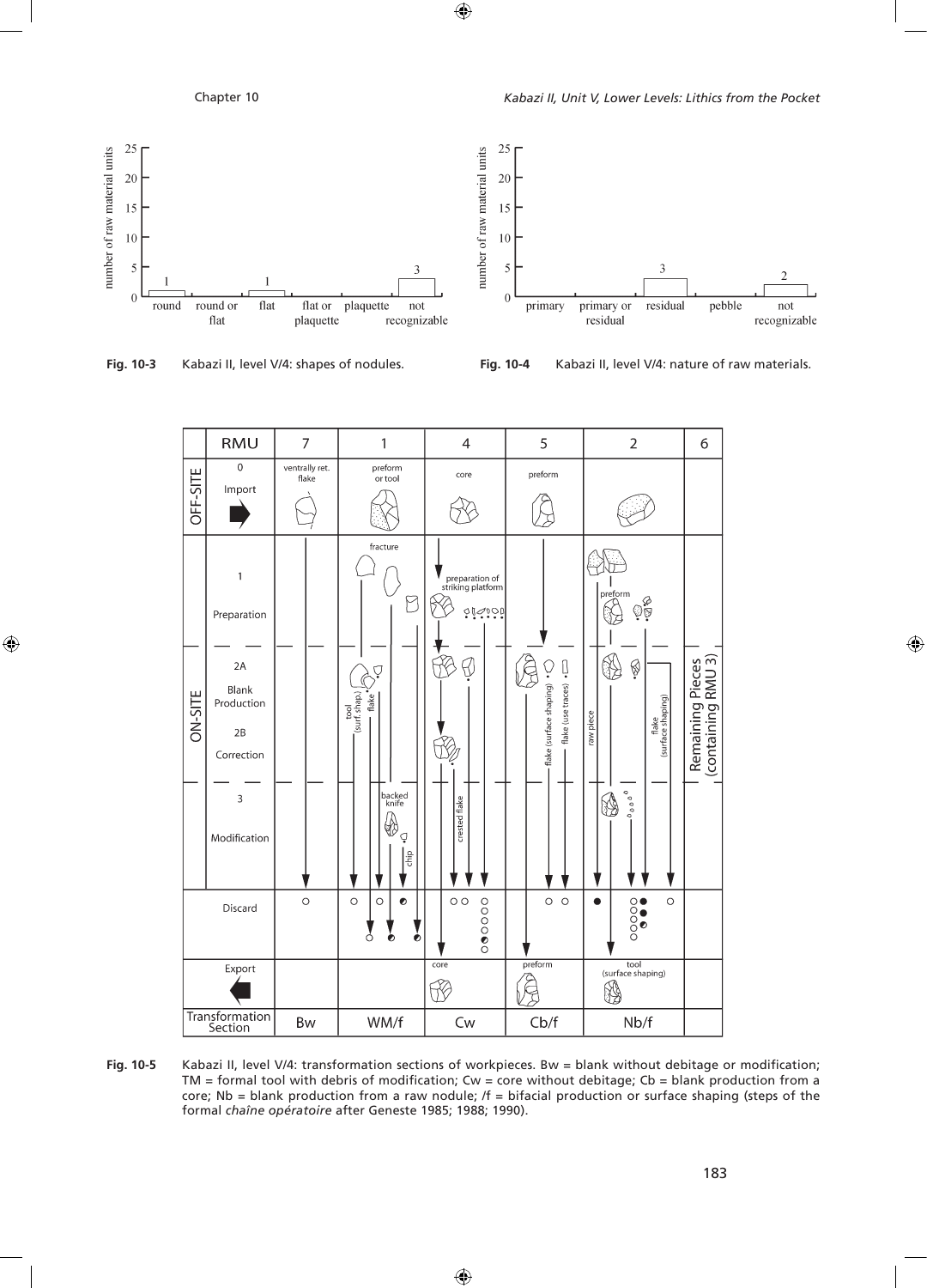# LEVEL V/5: ONLY CONSUMPTION

The assemblage consists of 11 raw material units (plus one unclassified unit of burnt pieces and one unclassified unit of patinated pieces). A number of 69 artefacts was recovered from this level (Fig. 10-6), 22 of them classified by raw material (Fig. 10-7, 10-8), raw material procurement being quite random (Fig. 10-9).

#### Raw material units imported and discarded as single flake or tool (3)

Two flakes appear to have been imported as single objects (Fig. 10-10, RMU 2, RMU 8), one of them is however debatable, it being a cortex flake with no sharp edges. On the other hand, the other might have been imported for cutting activities. One sidescraper was brought in, either as a fragment which was then used and discarded, or as a whole piece which broke during use, one piece to be discarded, the other to be exported (RMU 13).

#### Workpieces imported as single flake/tool, but modified on-site (3)

A double side-scraper was brought to the site and experienced heavy usage leading to a fracture of the distal part into several pieces. These pieces were all discarded (Fig. 10-10, RMU 10), although some



**Fig. 10-6** Kabazi II, level V/5: artefact distribution (pieces > 2cm).

fragments are still unaccounted for. A bifacial scraper was brought in, used, rejuvenated and discarded (RMU 12). A large bifacial point was broken and the tip discarded (RMU 9). The basal part was resharpened for export.



**Fig. 10-7** Kabazi II, level V/5: number of artefacts per workpiece.



**Fig. 10-8** Kabazi II, level V/5: shapes of nodules.



**Fig. 10-9** Kabazi II, level V/5: nature of raw materials.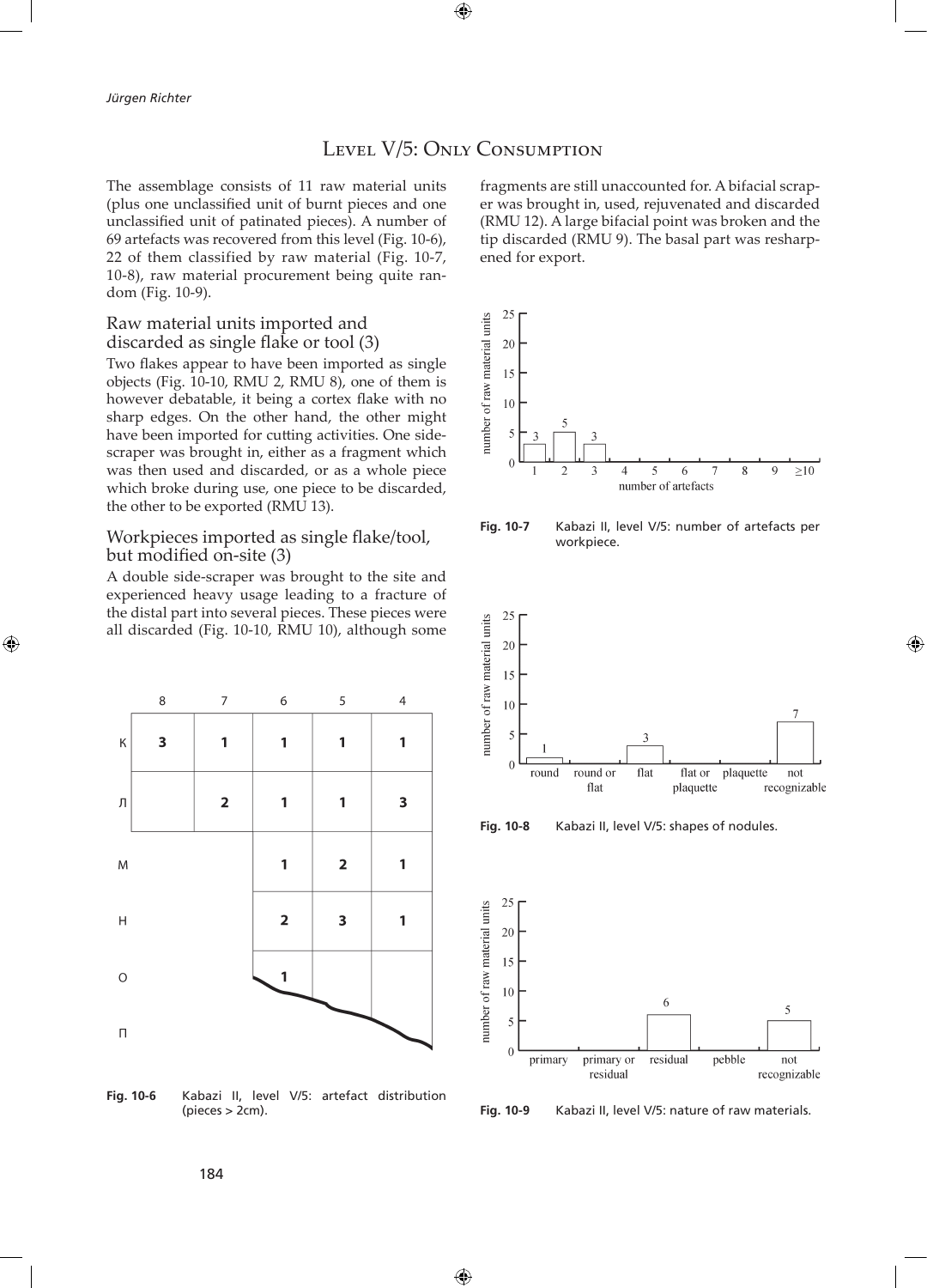# Workpieces imported as raw nodules (3)

A large flint slab was collected, decorticated and transformed into a preform which was immediately discarded (Fig. 10-10, RMU 11) together with a number of cortex flakes. Additional flakes must have been exported. From a similar slab (RMU 6), a preform was produced to be exported. One of the larger decortication flakes was secondarily transformed into a small bifacial tool which was used and discarded on the site.

A small nodule (RMU 3) was decorticated to form a core in order to produce flakes which were immediately used and discarded. The core was removed from the site.

# Workpieces imported as cores (2)

Two bifacial tools or preforms were imported, and a number of flakes removed from them. The resulting tools/preforms were again exported (Fig. 10-10, RMU 1, RMU 4). Both pieces have to be regarded as being equivalent of "migrating cores", kept in someone's pocket for occasional flake production.

## Conclusion: butchering of a single *Equus hydruntinus?*

The assemblage is characteristic of many small activities. These would appear to have been mostly carried out by work pieces imported from earlier short stays elsewhere. These included either single tools

|          | <b>RMU</b>                                                                                          | 13              | 2       | 8         | 10                          | 12                       | 9                                                                                                                                                                                                                                                                                                                                                   | 11                                  | 4                                                                                                                                                                                                                                                                                                                                                                                                                                                                                                                                                                                                                      | $\mathbf{1}$                                                                                                                                                                                                                                                                                                                                        | 6                                       | 3                     | 5                   | $\mathcal{L}_{\mathcal{L}}$ |
|----------|-----------------------------------------------------------------------------------------------------|-----------------|---------|-----------|-----------------------------|--------------------------|-----------------------------------------------------------------------------------------------------------------------------------------------------------------------------------------------------------------------------------------------------------------------------------------------------------------------------------------------------|-------------------------------------|------------------------------------------------------------------------------------------------------------------------------------------------------------------------------------------------------------------------------------------------------------------------------------------------------------------------------------------------------------------------------------------------------------------------------------------------------------------------------------------------------------------------------------------------------------------------------------------------------------------------|-----------------------------------------------------------------------------------------------------------------------------------------------------------------------------------------------------------------------------------------------------------------------------------------------------------------------------------------------------|-----------------------------------------|-----------------------|---------------------|-----------------------------|
|          | $\mathbf 0$<br>Import                                                                               | side<br>scraper | flake   | flake     | double<br>side<br>scraper   | bifacial<br>side scraper | point<br>(surface shaping)                                                                                                                                                                                                                                                                                                                          | plaquette                           | tool<br>(surface<br>shaping)?                                                                                                                                                                                                                                                                                                                                                                                                                                                                                                                                                                                          | tool<br>(surface<br>shaping)?                                                                                                                                                                                                                                                                                                                       | preform or<br>small nodule              | small<br>nodule       |                     |                             |
| OFF-SITE |                                                                                                     | 0               |         | پ         | 81<br>$\bullet$             |                          | R                                                                                                                                                                                                                                                                                                                                                   |                                     | H                                                                                                                                                                                                                                                                                                                                                                                                                                                                                                                                                                                                                      | ₿                                                                                                                                                                                                                                                                                                                                                   |                                         |                       |                     |                             |
| ON-SITE  | $\overline{1}$<br>Preparation<br>2A<br>Blank<br>Production<br>2B<br>Correction<br>3<br>Modification |                 |         |           | breakage<br>$\otimes$<br>88 | Ò                        | distal end<br>of tool<br>$\cdot \bigotimes$<br>  resharpening<br>AN<br>N                                                                                                                                                                                                                                                                            | $\Phi$<br>preform                   | $\mathbb{G}$ .<br>$\dot{\mathcal{\Delta}}$                                                                                                                                                                                                                                                                                                                                                                                                                                                                                                                                                                             | 800                                                                                                                                                                                                                                                                                                                                                 | Q<br>$\heartsuit$<br>Ģ<br>$\varnothing$ | ⊛ପ୍ର                  | <b>Burnt Pieces</b> | Patinated Pieces            |
|          | Discard                                                                                             | $\circ$         | $\circ$ | $\bullet$ | ٠<br>۰                      | $\circ$<br>$\circ$       | $\circ$<br>$\bullet$                                                                                                                                                                                                                                                                                                                                | $\bullet$<br>$\bullet$<br>$\bullet$ | $\circ$ $\bullet$                                                                                                                                                                                                                                                                                                                                                                                                                                                                                                                                                                                                      | $\circ$ $\circ$                                                                                                                                                                                                                                                                                                                                     | $O$ $O$<br>$\bullet$                    | $\bullet$ 0 $\bullet$ |                     |                             |
|          | Export                                                                                              |                 |         |           |                             |                          | $\begin{picture}(130,10) \put(0,0){\line(1,0){15}} \put(15,0){\line(1,0){15}} \put(15,0){\line(1,0){15}} \put(15,0){\line(1,0){15}} \put(15,0){\line(1,0){15}} \put(15,0){\line(1,0){15}} \put(15,0){\line(1,0){15}} \put(15,0){\line(1,0){15}} \put(15,0){\line(1,0){15}} \put(15,0){\line(1,0){15}} \put(15,0){\line(1,0){15}} \put(15,0){\line($ | Ø<br>Ø.<br>flakes                   | $\fbox{2pt} \centering \begin{tabular}{ c c } \hline \quad \quad & \quad \quad & \quad \quad \\ \hline \quad \quad & \quad \quad & \quad \quad \\ \hline \quad \quad & \quad \quad & \quad \quad \\ \hline \quad \quad & \quad \quad & \quad \quad \\ \hline \quad \quad & \quad \quad & \quad \quad \\ \hline \quad \quad & \quad \quad & \quad \quad \\ \hline \quad \quad & \quad \quad & \quad \quad \\ \hline \quad \quad & \quad \quad & \quad \quad \\ \hline \quad \quad & \quad \quad & \quad \quad \\ \hline \quad \quad & \quad \quad & \quad \quad \\ \hline \quad \quad & \quad \quad & \quad \quad \\ \$ | $\begin{picture}(120,110) \put(0,0){\line(1,0){15}} \put(15,0){\line(1,0){15}} \put(15,0){\line(1,0){15}} \put(15,0){\line(1,0){15}} \put(15,0){\line(1,0){15}} \put(15,0){\line(1,0){15}} \put(15,0){\line(1,0){15}} \put(15,0){\line(1,0){15}} \put(15,0){\line(1,0){15}} \put(15,0){\line(1,0){15}} \put(15,0){\line(1,0){15}} \put(15,0){\line$ | $\otimes$<br>preform                    | Core                  |                     |                             |
|          | Transformation<br>Section                                                                           | Tw              | Bw      | Bw        | ΤT                          | TM/f                     | TM/f                                                                                                                                                                                                                                                                                                                                                | Np/f                                | Cb/f?                                                                                                                                                                                                                                                                                                                                                                                                                                                                                                                                                                                                                  | Cb/f                                                                                                                                                                                                                                                                                                                                                | Nb/f                                    | Nm                    |                     |                             |

**Fig. 10-10** Kabazi II, level V/5: transformation sections of workpieces. Bw = blank without debitage or modification; Tw = tool without debitage or modification;  $TT$  = fragments of a formal tool, used as a single object; Np = preparation of a raw nodule; Cb = blank production from a core; Nb = blank production from a raw nodule; Cm = blank production from a core with modification of blanks; Nm = blank production from a nodule with modification of blanks; /f = bifacial production or surface shaping (steps of the formal chaîne opératoire after Geneste 1985; 1988; 1990).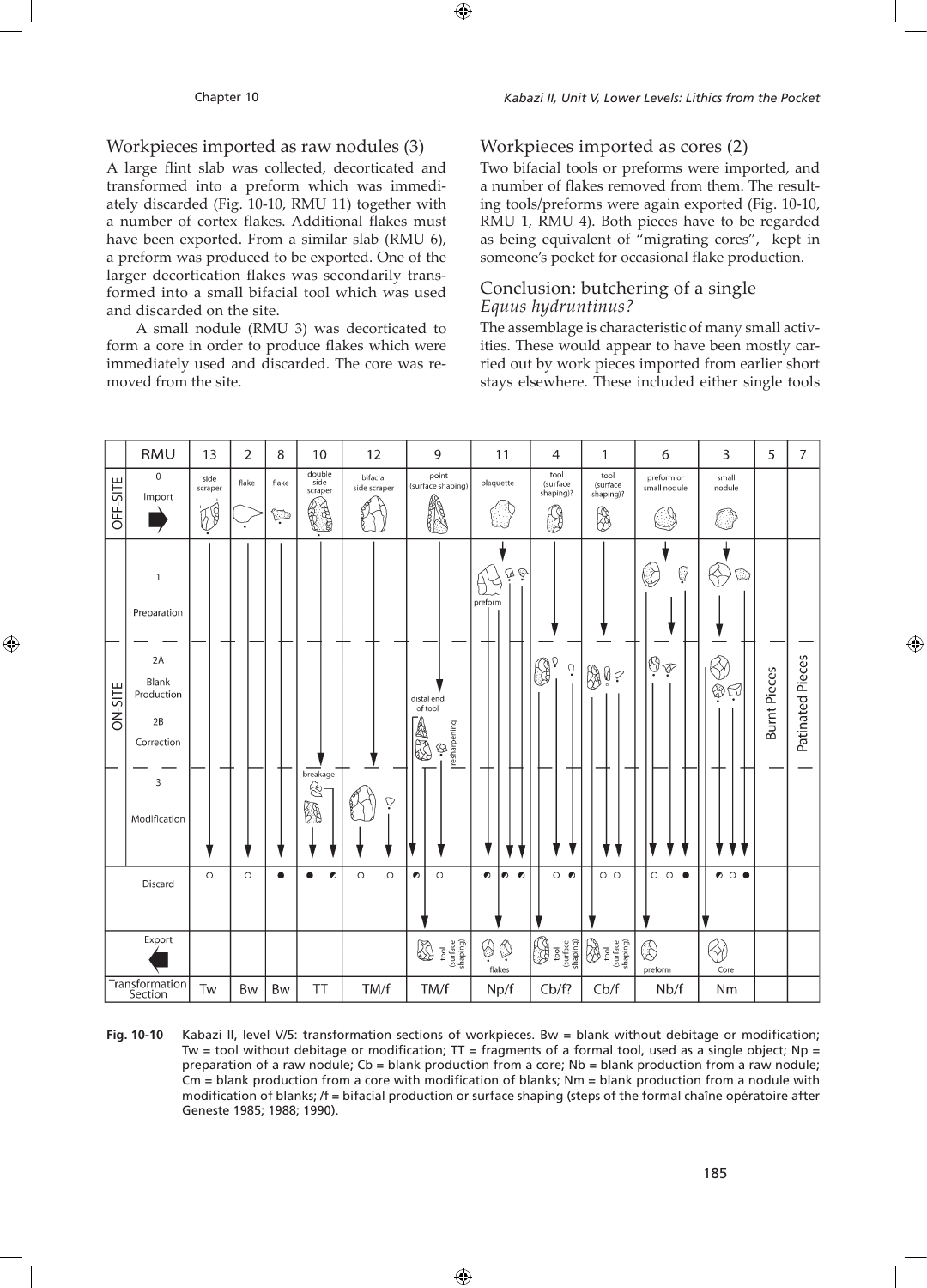

**Fig. 10-11** Kabazi II, level V/6: artefact distribution (pieces > 2cm).

or blanks, or very small raw material pieces (obviously "from someone's pocket"). Scrapers represent the most often consumed tool type. The assemblage is suggestive of a site function connected with one short stay within a circulating land-use pattern. The occupation saw the final stage (6 out of 11 cases) or the intermediate stage (3 out of 11) of the transformational biographies of individual workpieces. The production events which have been identified (RMU 3, RMU 6, RMU 11) are of limited scale and were devoted exclusively to the demands encountered at the site. No later demand was anticipated for future visits to other sites. Production for export is totally lacking. By contrast, the assemblage reflects a decrease in the lithic budget at the peoples' disposal, in favour of extraction or maintenance activities. Might this assemblage represent butchering and hide preparation (scrapers!) of a single *Equus hydruntinus*?



**Fig. 10-12** Kabazi II, level V/6: number of artefacts per workpiece.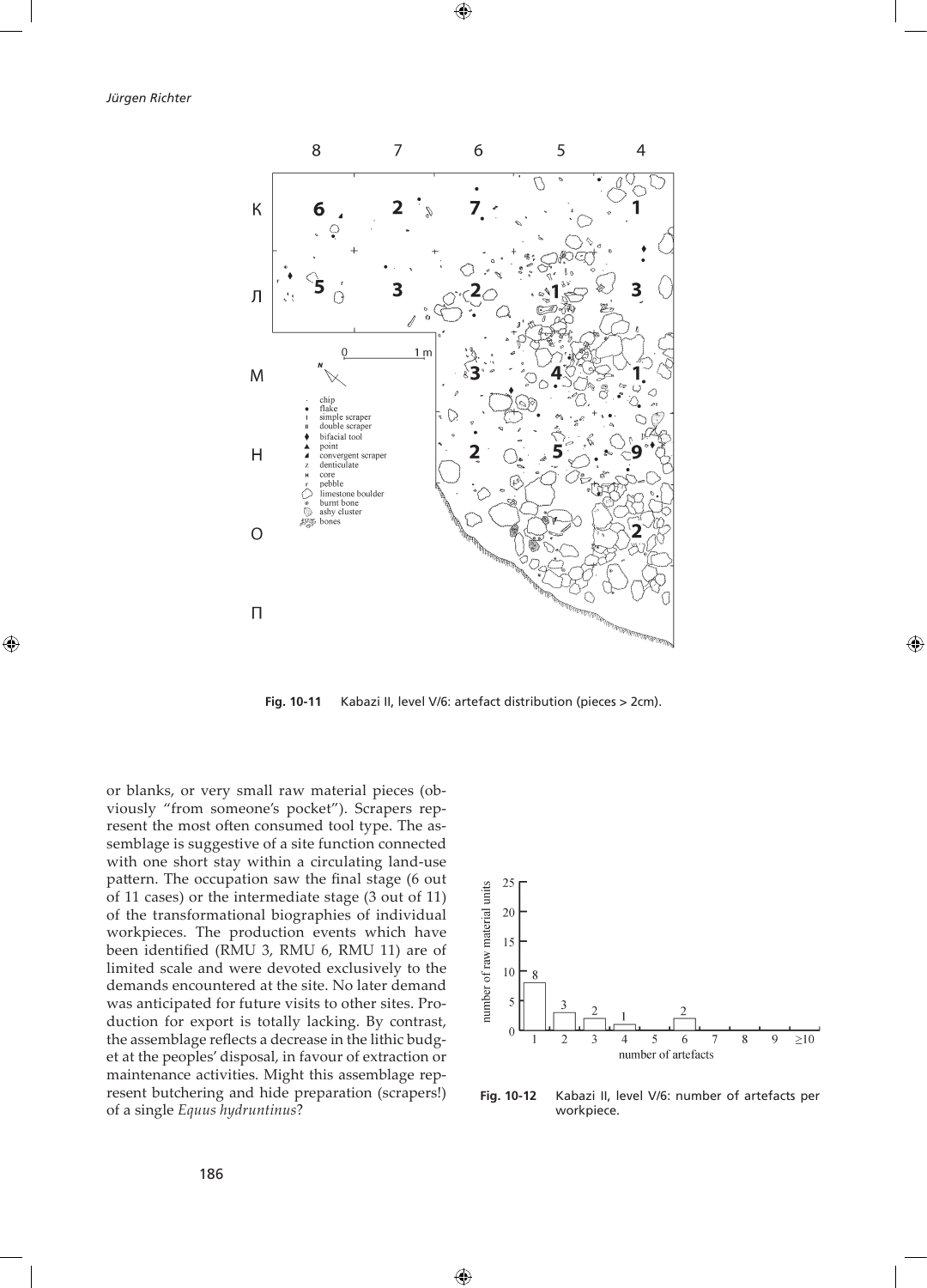# LEVEL V/6: "POCKET" TOOLS AND CORES

Level V/6 (Fig. 10-11) yielded 103 artefacts, of which 36 are attributable to individual raw material units. The assemblage contains a total 16 raw material units. The units RMU 11, RMU 12, RMU 13 and RMU 16 have been omitted, these being single objects which turned out to be not clearly distinguishable from the other classified groups. Unit RMU 17 contains unclassified pieces only. The number of artefacts per unit is generally very low (Fig. 10-12), raw material procurement, however, being not always incidental, sometimes focused on flat nodules from primary sources (Fig. 10-13, 10-14).

## Raw material units imported and discarded as single objects (5)

The imported single tools and blanks fulfilled scraping (Fig. 10-15, RMU 18, RMU 20, RMU 21) as well as cutting functions (Fig. 10-15, RMU 10, RMU 14). One of the scrapers received an additional, burinlike treatment (Fig. 10-16, *11*).

# Raw material unit imported as single object, but modified on-site (1)

One bifacial point was brought in, used and resharpened by a lateral sharpening spall ("Prondnik spall"), this resulted in the production of the exported tool (Fig. 10-15, RMU 19; see also Fig. 10-16, *10*).

# Workpieces imported as raw nodules (1)

A thick cortical flake was, as an exception to the rule, classified within the "Preparation of a nodule" category, as it is improbable that it was imported as a single flake. It is more likely that a nodule was initially corticated and only then exported (Fig. 10-15, RMU 15).

# Workpieces imported as cores (9)

A preform (Fig. 10-15, RMU 22) was brought in and immediately discarded, probably because of a problem in the distal part of the piece (Fig. 10-16, *12*). All the other raw material units of the assemblage also belong to this class. In all these cases, cores had been imported, some flakes had been removed (Fig. 10-16, *1-9*), and the cores exported. Thus, the assemblage attests for eight "migrating cores", one of them being a bifacial preform, in this case used as an equivalent of a core (RMU 5).

# Conclusion: an executive inventory

The level 6 assemblage is indicative of short-term consumption during one stay within a circulating land-use pattern. All larger raw material units are represented within an intermediate stage of their biography as transformational sequences, and the smaller units and single objects within a final stage. There are no clues as to the nature of raw material procurement or to the planned production for future demands. With the exception of RMU 15, a nodule which was not used, no raw nodules were brought to the site. In this respect, the assemblage is of a unique character. The activities on the site, at the time of level 6, were all results of earlier planning. The whole lithic assemblage might even derive from the "pockets" of the occupants. The assemblage may be labelled as an "executive inventory" without any additional investment for future activities. The lithic budget is decreased.





**Fig. 10-13** Kabazi II, level V/6: shapes of nodules. **Fig. 10-14** Kabazi II, level V/6: nature of raw materials.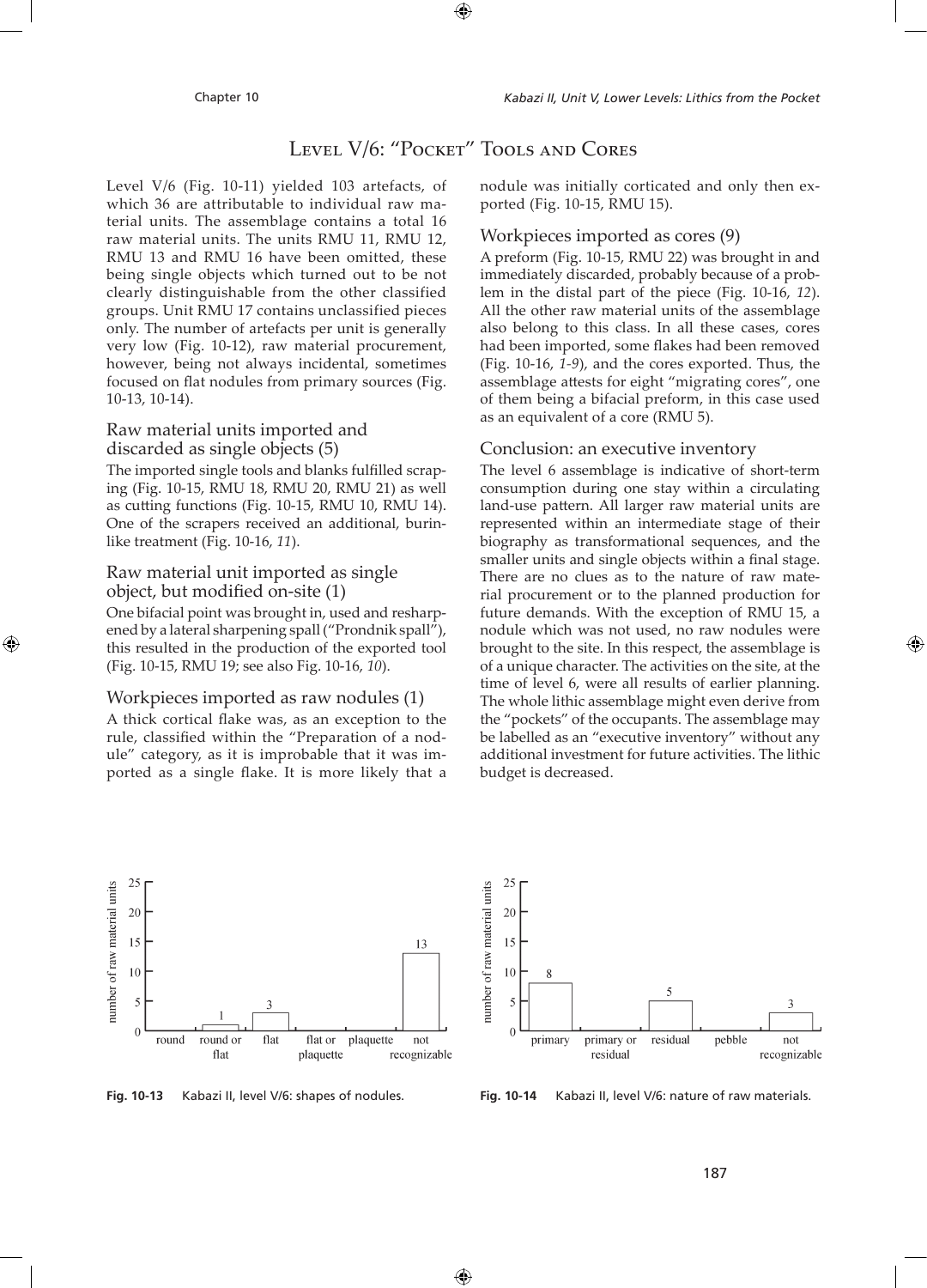# **RESULTS:** TRANSFORMATIONAL PROCESSES AS DOCUMENTED IN THE LOWER LEVELS OF UNIT V

The lower levels of unit V delivered very small assemblages documenting very short occupations within a circular land use pattern without much planning for future demands. Consumption of lithics dominated over production. On the other hand, much of the lithic material came from the pockets of the people who were always prepared for certain activities and for the specific demand of tools connected with it. Thus, planning was not missing entirely, but, instead of anticipating a particular situation of demand, it aimed at random and unpredictable demands. A minimum of cores and tools was kept available for a whole range of different purposes. Although nodules were not acquired, with some exceptions in level V/6, from particular primary sources of raw materials, procurement was embedded in the general mobility pattern of the group. The unit V/4-6 occupations did not add much to the lithic budget of the group, and consumption was at the expense of earlier procurement.



Fig. 10-15 Kabazi II, level V/6: transformation sections of workpieces. Bw = blank without debitage or modification; Tw = tool without debitage or modification; Cw = core without debitage; Mi = modification debris of a blank or tool, used as a single object; Np = preparation of a raw nodule; Cb = blank production from a core; Cm = blank production from a core with modification of blanks; /f = bifacial production or surface shaping (steps of the formal chaîne opératoire after Geneste 1985; 1988; 1990).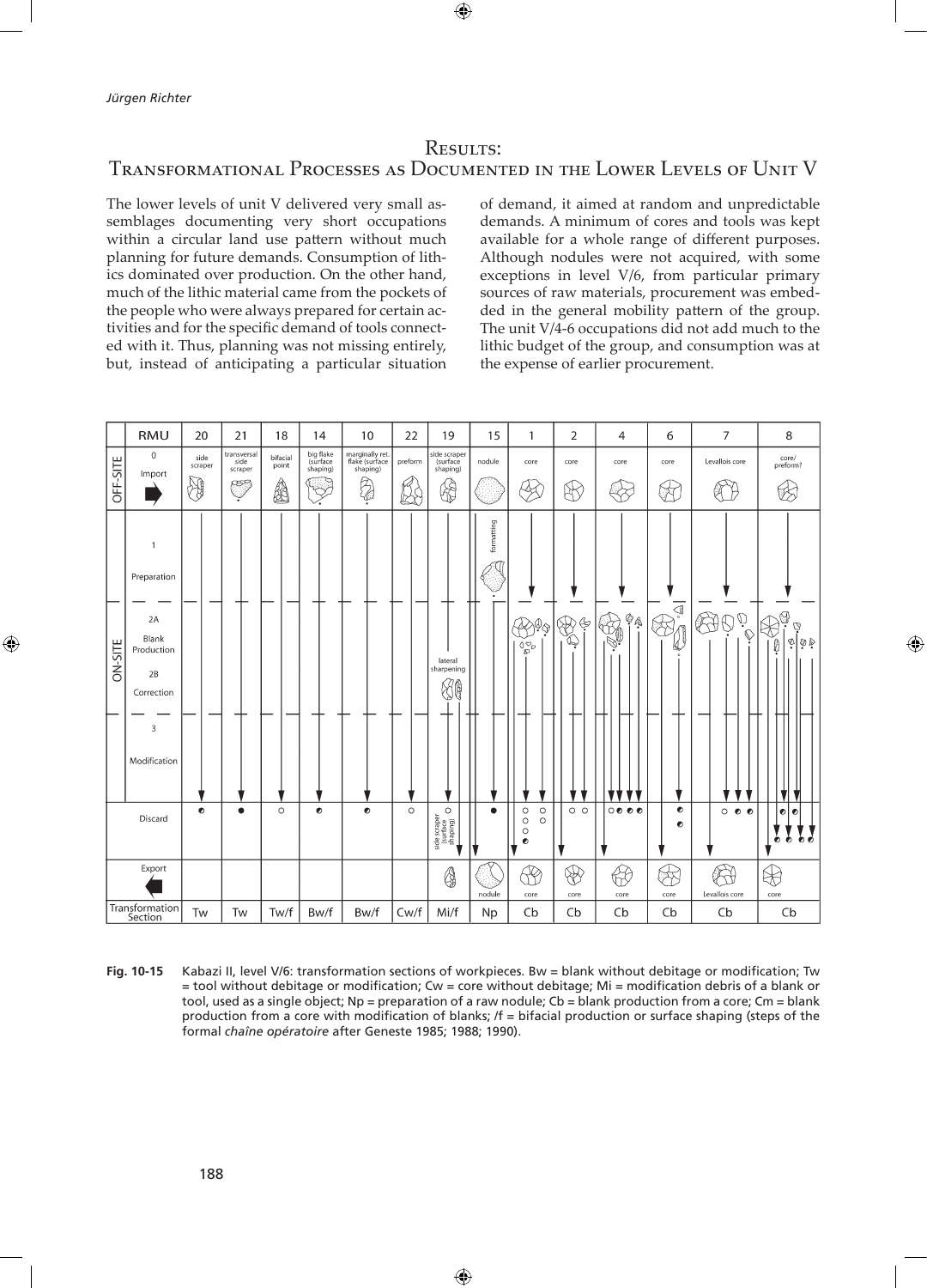

**Fig. 10-16** Kabazi II, level VI/6: selected workpieces.